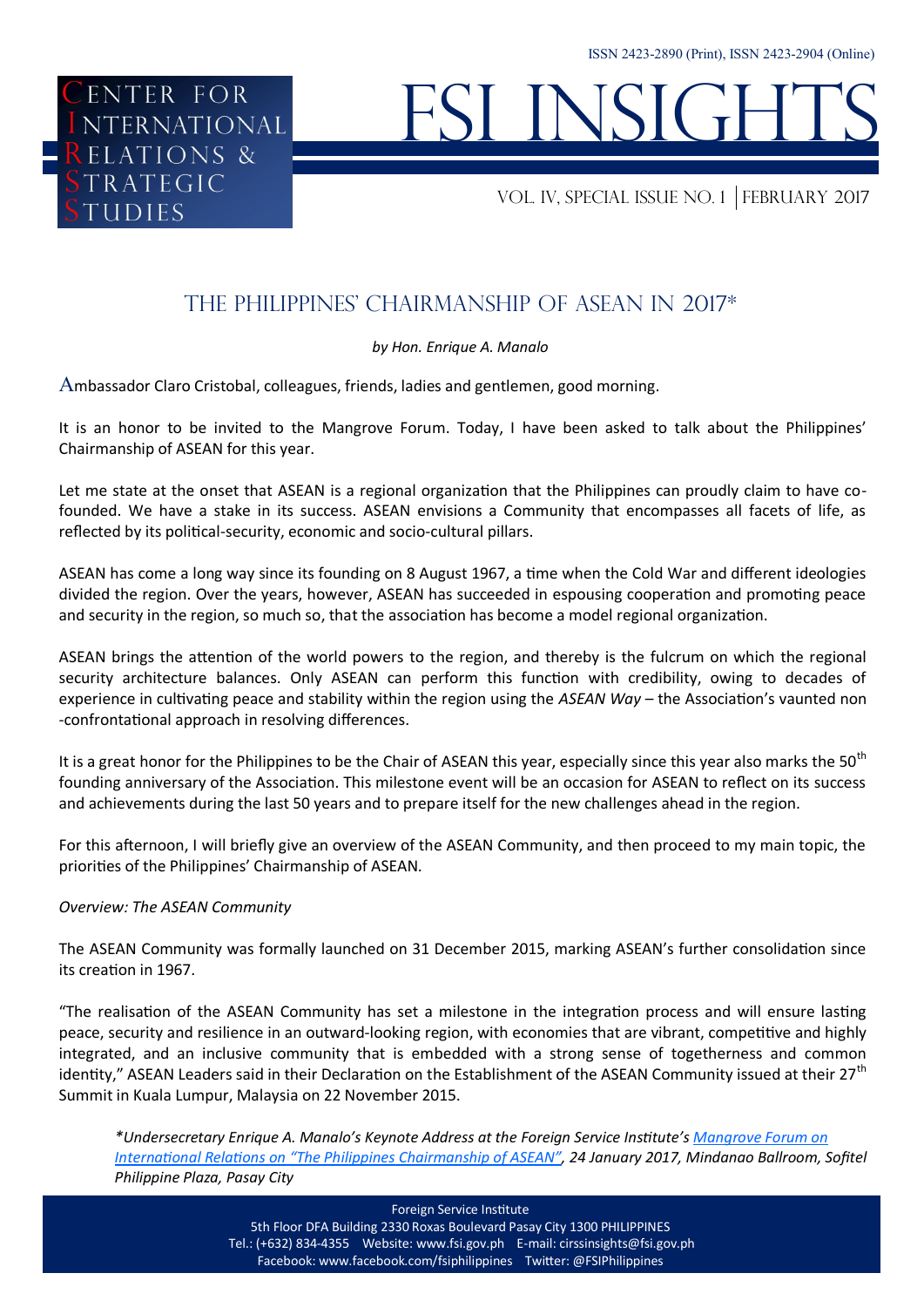# VOL. IV, SPECIAL ISSUE NO. 1 FEBRUARY 2017

The ASEAN Community has three pillars, representing the Political-Security Community, Economic Community, and Socio-Cultural Community. For the Philippines, the three pillars are coordinated by the Department of Foreign Affairs for APSC, the Department of Trade and Industry for AEC, and the Department of Social Welfare and Development for ASCC.

As an ASEAN Political-Security Community, ASEAN forms a group of 10 sovereign Member States that have a common, shared stake in being internally resilient and promoting a rules-based, outward-looking region that enjoys lasting peace, security and stability. It follows the principles of the ASEAN Charter, uses consultation and consensus-building and adheres to the use of peaceful means in resolving disputes.

The ASEAN Economic Community is taking shape with the free movement of goods, services, capital and skilled labour, with a view to improving the lives of ASEAN citizens. It will be a single market and production base, a highly competitive economic region and equitable economic development and one fully integrated into the global economy.

These will boost both ASEAN's intra-regional economy as well as its attractiveness to external economic partners as an investment destination and a consumer base of 622 million people. ASEAN has been a region of continued economic growth and its engines continue to hum even when growth slows in other parts of the world.

ASEAN Leaders stressed that community-building must make a difference in the lives of citizens who are the beneficiaries of a people-oriented, people-centered ASEAN. This part of community -building will be the focus of ongoing initiatives such as programs to narrow the development gap within and among Member States, and to widen and deepen connectivity linkages in the region.

It is important that the process of community-building continues in the coming years. Thus, ASEAN Leaders have committed to continued regional integration over the next decade, by adopting the Kuala Lumpur Declaration on 'ASEAN 2025: Forging Ahead Together' that sets targets to meet by 2025.

*"ASEAN Leaders stressed that communitybuilding must make a difference in the lives of citizens who are the beneficiaries of a people-oriented, people-centered ASEAN. This part of community-building will be the focus of ongoing initiatives such as programs to narrow the development gap within and among Member States, and to widen and deepen connectivity linkages in the region."*

The Community's launch is the culmination of various initiatives of regional integration which have taken place over nearly five decades. It marks the completion by ASEAN Member States of the blueprints for the three Community pillars, after ASEAN Leaders in 2007 decided to move the goal of establishing the ASEAN Community to 2015 from the original target of 2020.

Consistent with the principles of the ASEAN Community Vision 2025 for a community that deepens cooperation with dialogue partners in the interest of developing friendly and mutually beneficial relations, ASEAN is at the forefront or "driver's seat" in a number of relations with dialogue or external partners, such as:

- ASEAN + 3 (China, Japan, ROK)
- East Asia Summit (with Australia, China, India, Japan, NZ, ROK, Russia and the USA)
- Plus One Dialogue Partners
- ASEAN Regional Forum (ASEAN + 17 States)

ASEAN meets with them on a regular basis, either during the Leaders' Summit or the ASEAN Ministerial Meeting.

*The Philippines' Chairmanship of ASEAN in 2017*

I will now proceed with the Philippines' Chairmanship of ASEAN in 2017.

The Philippines' Chairmanship of ASEAN officially began on 1 January 2017. Auspiciously, this coincides with the 50<sup>th</sup> anniversary of the founding of ASEAN.Taking off from the chairmanship of Lao PDR, the Philippines will steer and guide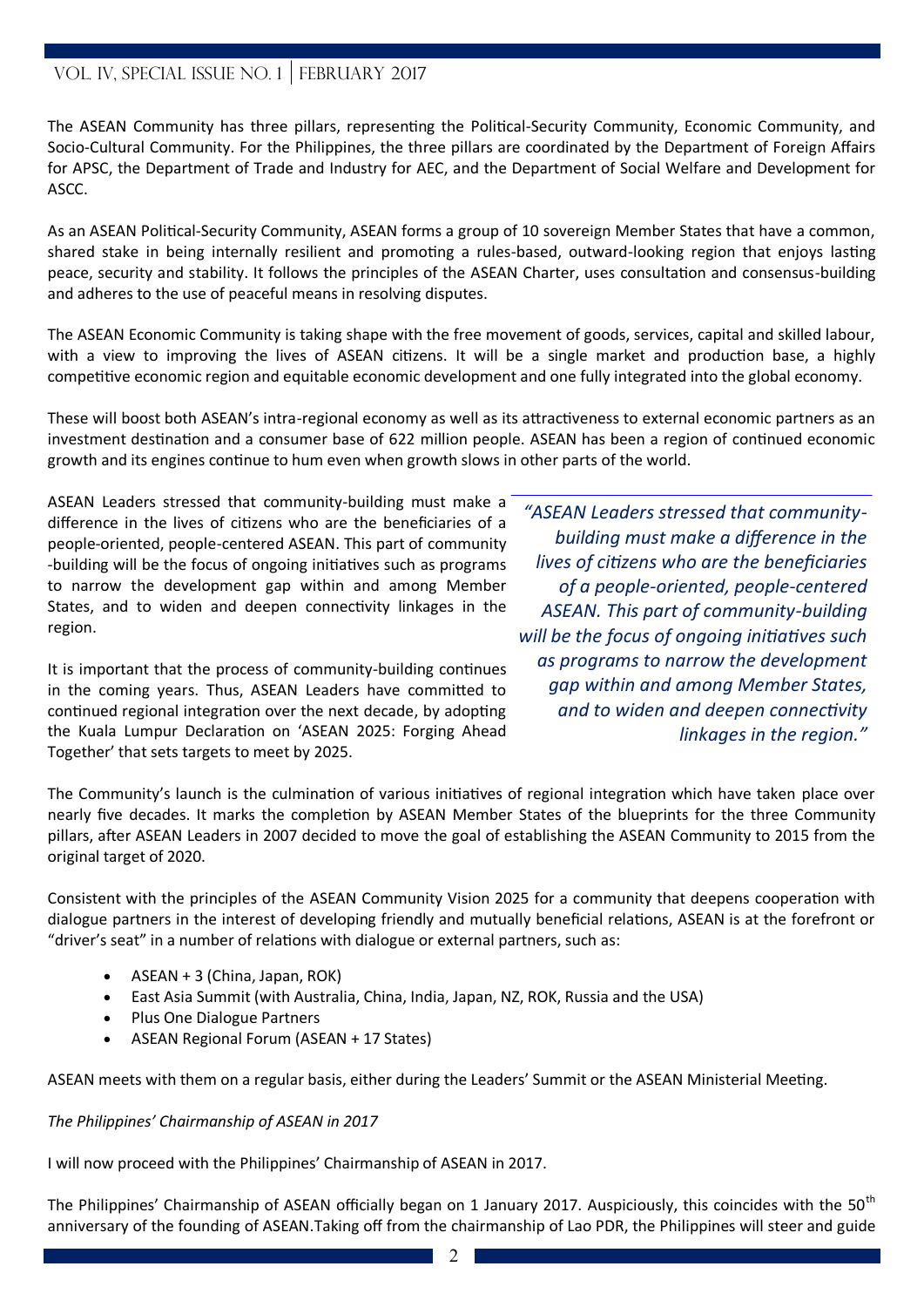ASEAN during a milestone year. In keeping with Articles 31 and 32 of the ASEAN Charter, the Philippines will endeavor to carry out the following:

- Actively promote and enhance the interests and well-being of ASEAN, including efforts to build an ASEAN Community through policy initiatives, coordination, consensus and cooperation
- Ensure the centrality of ASEAN
- Ensure an effective and timely response to urgent issues or crisis situations affecting ASEAN, including providing its good offices and such other arrangements to immediately address these concerns
- Represent ASEAN in strengthening and promoting closer relations with external partners
- Carry out such other tasks and functions as may be mandated

Our theme for the ASEAN Chairmanship is "Partnering for Change, Engaging the World". The theme was first unveiled by President Rodrigo Roa Duterte during the symbolic turnover of ASEAN Chairmanship to the Philippines in Vientiane, Lao PDR on 8 September 2016 at the closing ceremony of the 28<sup>th</sup> and 29<sup>th</sup> ASEAN Summits and Related Summits.

*Partnering for Change —*The change that we are aiming for is a positive change in the lives of the peoples of ASEAN. As a regional organization and as a community, ASEAN at its disposal has an array of mechanisms and initiatives that significantly impacts on the lives of its citizens. Examples of these include strengthening the capacities of micro, small and medium enterprises, promoting and protecting the welfare of migrant workers, ensuring social protection for the vulnerable sector of society, securing the future for the succeeding generations by promoting the protection and sustainability of the environment.

*Engaging the World —* A core strength of ASEAN as a regional grouping is its ability and experience in being in the driver's seat in expanded regional groupings. ASEAN's creativity, or ingenuity, in dealing with the rest of the world to tackle non-traditional and transnational security threats while at the same maintaining its centrality and independence is an ingredient of its success. The Philippines envisions greater interaction by ASEAN with the international community, highlighting the importance of the association to both the region and the rest of the world in terms of advancing mutual benefits and interests.

In the words of President Duterte, the theme reflects "*our resolve to consolidate our community for our peoples, with a sense of togetherness and common identity; ready and able to take our rightful place in the global community of nations"*. As chair, the Philippines will ensure that it guides ASEAN towards a path of stability, security and growth.

Our theme for 2017 *"Partnering for Change, Engaging the World"* is reflective of our advocacy as a country to promote cooperation with and among our neighbors and ASEAN partner countries and invite them to become dynamic and vibrant partners.

President Duterte, in his acceptance speech at the ASEAN Summit in Laos, said that *"we will pursue initiative and enhance cooperation with global partners to ensure that ASEAN citizens live in peace, stability, security, and growth, while maintaining ASEAN centrality, unity, and solidarity for all times."* It will be an occasion for us to set the tone for the next 50 years.

*"In the words of President Duterte, the theme ('Partnership for Change, Engaging the World') reflects 'our resolve to consolidate our community for our peoples, with a sense of togetherness and common identity; ready and able to take our rightful place in the global community of nations'. As chair, the Philippines will ensure that it guides ASEAN towards a path of stability, security and growth."*

### *Thematic priorities*

Serving as our beacons for moving forward our national interests and that of the region are the six thematic priorities that the Philippine chairmanship will pursue in 2017. These are products of a number of extensive and intense consultations and planning workshops with all relevant agencies under the three ASEAN pillars in the Philippines – in such fields as defense, security, trade and investment, science and technology, transportation and communication, health, women and children, youth, nutrition, and the environment.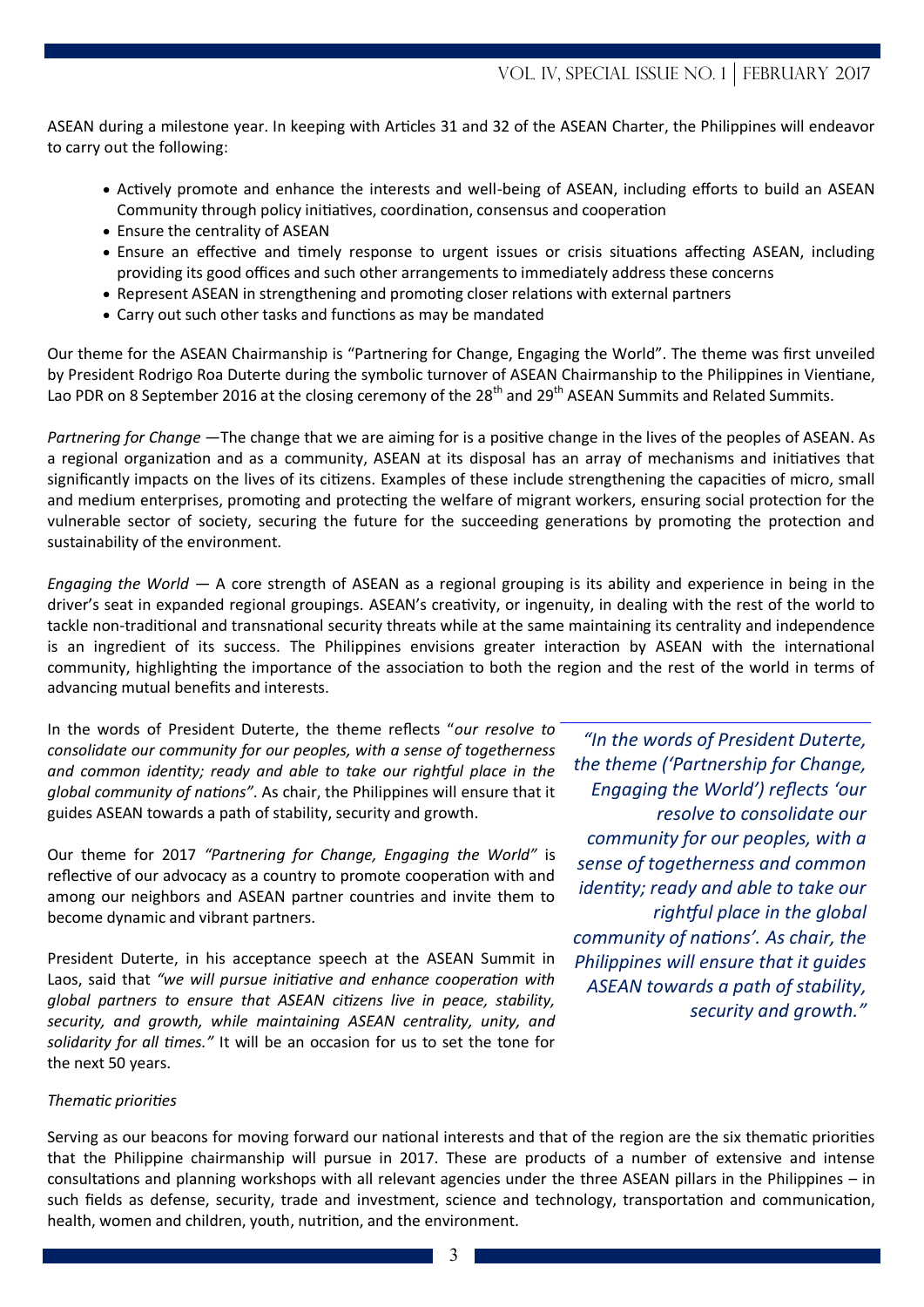# VOL. IV, SPECIAL ISSUE NO. 1 FEBRUARY 2017

The three ASEAN Community pillars are reflected in the six thematic priorities. The thematic priorities of a peopleoriented, people-centered ASEAN and ASEAN's resiliency are handled by our ASEAN Socio-Cultural Pillar; the thematic priorities of peace and stability in the region, maritime security and cooperation, and ASEAN: a model of regionalism, a global player is being overseen by our ASEAN Political-Security Pillar; and the thematic priority on an inclusive, innovation-led growth is under the ambit of our ASEAN Economic Community Pillar.

### *A people-oriented and people-centered ASEAN*

The ASEAN Community puts its citizens' welfare at the center of its priorities. The community protects their rights and recognizes that their well-being is key to the region's progress. This is the core message of our first thematic priority. Under this, the Philippines aims to promote the following:

- 1. A community that upholds human rights, high quality of life, and equal access to opportunities.
- 2. A community that improves access to social services of vulnerable groups.
- 3. A community that provides basic necessities to its citizens, prioritizing healthcare and improved nutrition.
- 4. A community that promotes the importance of the professionalism of civil servants in ASEAN Member States in regional development and community building.

To realize an inclusive ASEAN Community, we must invest in our human capital by advancing universal access to education and health. We must step up in our efforts to uplift the conditions of the marginalized in our societies by providing genuine access to social services that will promote their human rights and transform them into productive and responsible citizens of our region.

In support of the thematic and specific priorities, the Philippines is planning to organize activities and ensure the adoption of deliverables in line with the chairmanship theme.

 Consultations will be undertaken on the pursuit of declarations and statements that will reflect ASEAN's resolve to promote and protect the rights of vulnerable groups and improve their access to social services.

*"To realize an inclusive ASEAN Community, we must invest in our human capital by advancing universal access to education and health. We must step up in our efforts to uplift the conditions of the marginalized in our societies by providing genuine access to social services that will promote their human rights and transform them into productive and responsible citizens of our region."*

- Activities will be organized to support these efforts as well, such as thematic workshops and studies on human rights, the conduct of conferences on topics addressing social protection and gender-responsive issues.
- Promoting policy coherence and capacity building towards a healthy diet and proper nutrition for the citizens of ASEAN will be explored.
- Coordinating mechanisms in line with a holistic approach that will promote awareness and advocacy in the prevention of infection will be studied.
- The role of the civil service as catalyst for achieving Vision 2025 through the conduct of forums and launch of publications will be pursued.

### *Peace and stability in the region*

The core message of our second thematic priority touches on upholding peaceful co-existence and enhancing regional partnership among the Member States of ASEAN. We wish to see the following during our chairmanship:

- 1. A community that strengthens cooperation in combating and preventing the use of dangerous and illicit drugs.
- 2. A community that aims to counter violent extremism in all its forms and manifestations.
- 3. A community that resolves conflicts and disputes through peaceful means and strengthens ties amongst its Member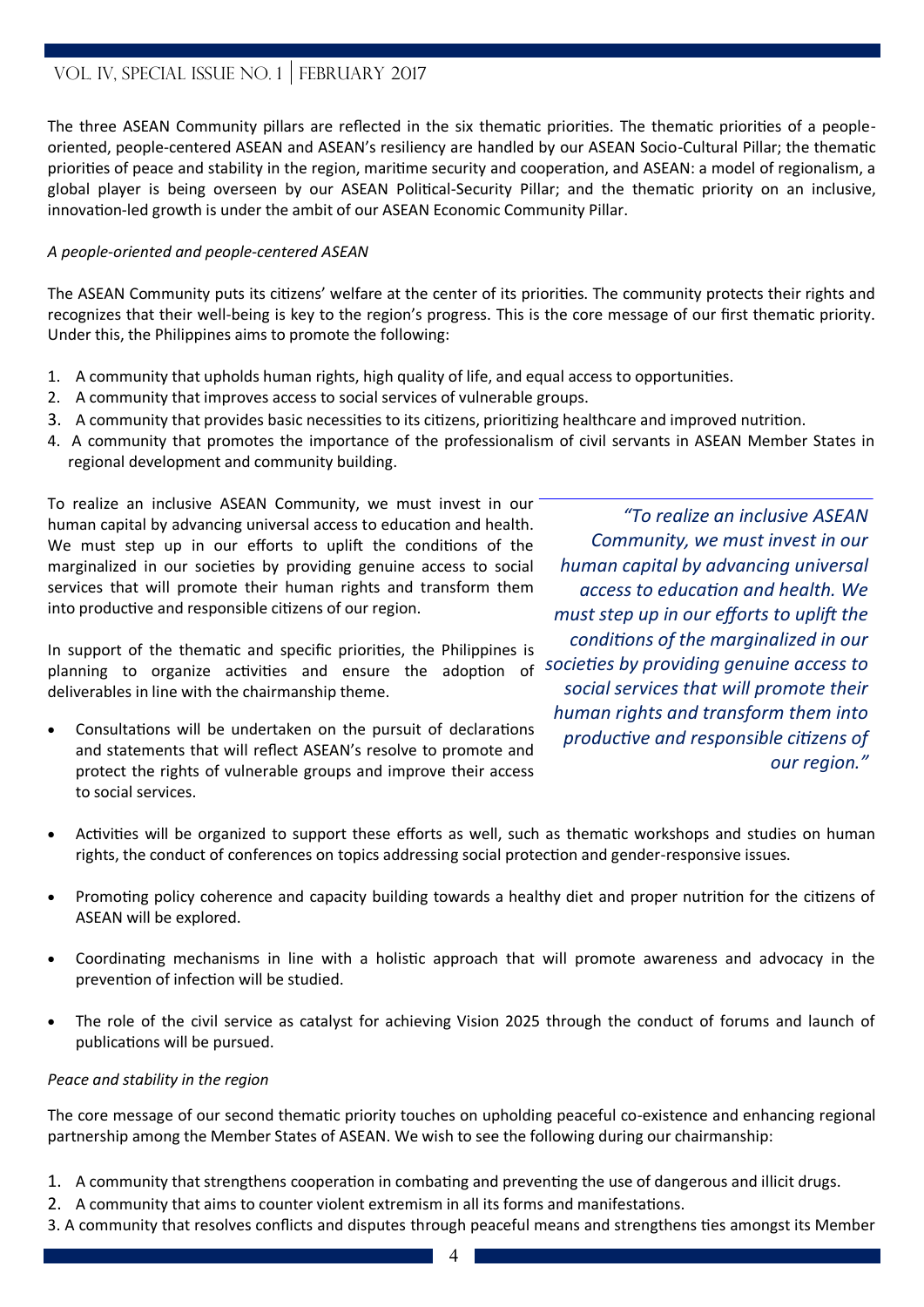States, building on ongoing efforts on moderation and support for the work of the ASEAN Institute for Peace and Reconciliation (IPR) and other ASEAN bodies.

An endearing characteristic of the peoples of ASEAN that helped turn the latter into a highly resilient and successful regional grouping is their non-confrontational approach, or the **ASEAN way**, with respect to resolving differences.

Preference for peaceful modes of settling disputes set the tone for ASEAN itself to adopt a similar approach in maintaining regional peace, stability and security. It is my contention that if Southeast Asia has been free from any major inter-state armed conflict for the past half-century, it is because of this cultural trait that has, in turn, informed the association to enshrine the ASEAN Way in the Bangkok Declaration of 1967.

ASEAN's organizational strength, specifically its chameleon-like ability to adjust its organizational make-up and processes in response to major geopolitical and economic developments in the region and around the world, is another ingredient of its success.

The Philippines recognizes the strategic relevance and importance of ASEAN-led mechanisms and their contributions to regional peace and security. We should continue to strengthen existing ASEAN-led mechanisms, including the East Asia Summit and the various ASEAN mechanisms and fora on defense, disaster management, maritime security, transnational crime, and drug matters.

The Philippines stands resolute in our campaign against terrorism in all its forms and manifestations. We are developing a national strategy against terrorism and a national action plan on countering violent extremism. We cannot let our guards down.

The Philippines is ready to work with our brothers in ASEAN to address terrorism and violent extremism in a full and comprehensive manner – from intelligence gathering and sharing, to battling terrorism financing, to prevention and arrest, to interdiction and prosecution.

*"The Philippines recognizes the strategic relevance and importance of ASEAN-led mechanisms and their contributions to regional peace and security. We should continue to strengthen existing ASEAN-led mechanisms, including the East Asia Summit and the various ASEAN mechanisms and fora on defense, disaster management, maritime security, transnational crime, and drug matters."*

During the Philippines' chairmanship of ASEAN, the Philippines will be looking at possible instruments that will send a strong message on countering violent extremism and terrorism.

On the drug menace, the Philippines will look at ways to actively implement the provisions of the recently adopted ASEAN Work Plan on Securing Communities Against Illicit Drugs 2016-2025. This may involve socialization of the Work Plan among our local authorities and communities so they could support a Drug-Free ASEAN by 2025 and actively seeking the partnership of our Dialogue Partners in supporting specific projects of national drug boards along this line in 2017.

### *Maritime security and cooperation*

The ASEAN Community adheres to the rule of law for the peaceful resolution of disputes and the preservation and protection of maritime resources.

On our third thematic priority, maritime security and cooperation, we wish to emphasize:

- 1. A community that recognizes international law as a basis of peaceful conflict resolution.
- 2. A community that intensifies maritime security and cooperation.

A clear-cut example of how the ASEAN Way has come to guide relations between and among the association's members and with non-ASEAN countries, especially in dealing with difficult subjects such as the South China Sea issue, is the Declaration on the Conduct of Parties in the South China Sea or DOC signed by the ASEAN Member States and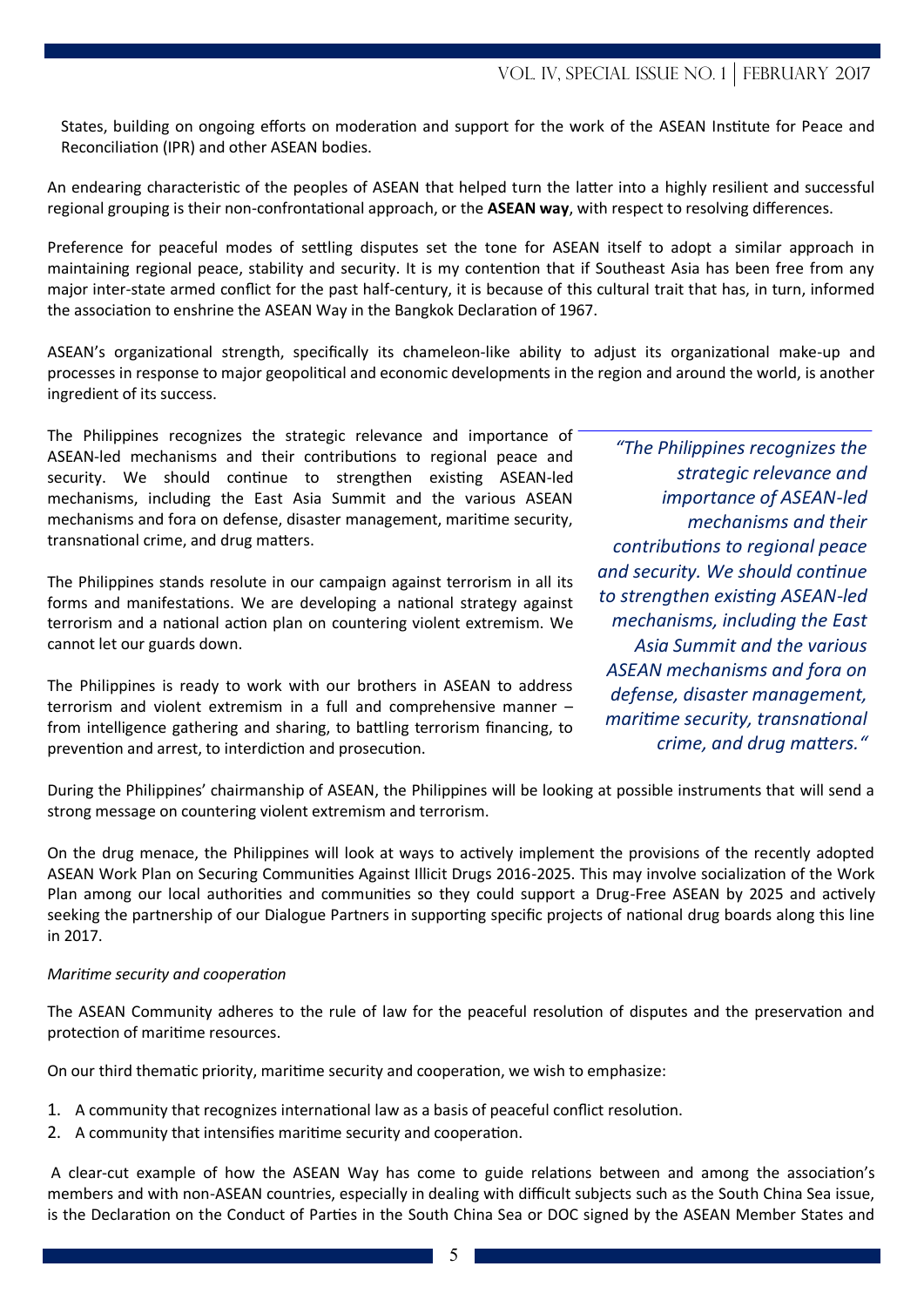# VOL. IV, SPECIAL ISSUE NO. 1 FEBRUARY 2017

China in 2002. Affirming the value and usefulness of the ASEAN Way, that DOC called for a peaceful and durable solution of differences and disputes among countries concerned. In 2017, we are hopeful of concluding a framework on the code of conduct. In the meantime, confidence-building measures have been agreed upon by ASEAN and China, including the MFA-to-MFA hotlines and the Code on Unplanned Encounters at Sea or CUES.

The Philippines is one with the rest of ASEAN in working to realize a rules-based, people-oriented and people-centered ASEAN Community, and strongly affirms the need for a rulesbased approach in the peaceful resolution of disputes in accordance with recognized principles of international law, including the 1982 UNCLOS. It will continue its advocacy for the rule of law and the full respect for legal and diplomatic processes.

These will be achieved through workshops and seminars on peaceful resolution of disputes and on good practices in maritime security. The PH is looking at drafting declarations that will summarize the collective effort of ASEAN countries on maritime cooperation.

*"The Philippines is one with the rest of ASEAN in working to realize a rules-based, people-oriented and people-centered ASEAN Community, and strongly affirms the need for a rules-based approach in the peaceful resolution of disputes in accordance with recognized principles of international law, including the 1982 UNCLOS. It will continue its advocacy for the rule of law and the full respect for legal and diplomatic processes."* 

### *Inclusive, innovation-led growth*

The ASEAN Community provides opportunities for business growth to improve regional capacity in responding to the demands of the global economy.

The fourth thematic priority represents the ASEAN economic community pillar and reflects our resolve to realize the following:

- 1. A community that heightens connectivity amongst Member States to improve economic synergy.
- 2. A community that is conducive for business and opportunities and investments; including micro, small, and medium enterprises (MSMEs) and multinational enterprises (MNEs).

A community that supports innovation leading to inclusive growth and development.

To further address the many social ills confronting our societies, inclusive economic growth must be ensured. We must strive to develop the capacity for growth of ASEAN's micro, small and medium enterprises so that it can help spur entrepreneurship and boost economic activities.

Progress rests on the back of stable, interconnected and integrated infrastructure. The Master Plan on ASEAN Connectivity 2025 will complement and synergize our integration efforts and give further momentum for connectivity in sub-regional cooperation, such as the Brunei-Indonesia-Malaysia-Philippines East ASEAN Growth Area (BIMP-EAGA).

We could make this happen through projects that will physically link ASEAN countries together to enhance trade. The Philippines will also propose several action agenda that will develop ASEAN economies to become more innovative and that will integrate MSMEs to a more digital world, including efforts to reduce the cost of doing business and developing start-ups. The Philippines will also hold meetings and seminars to empower the youth and women in entrepreneurship.

### *A resilient ASEAN*

The ASEAN Community cultivates a sustainable region that is prepared and responsive to disasters.

Our fifth thematic priority, a resilient ASEAN, envisions the realization of the following: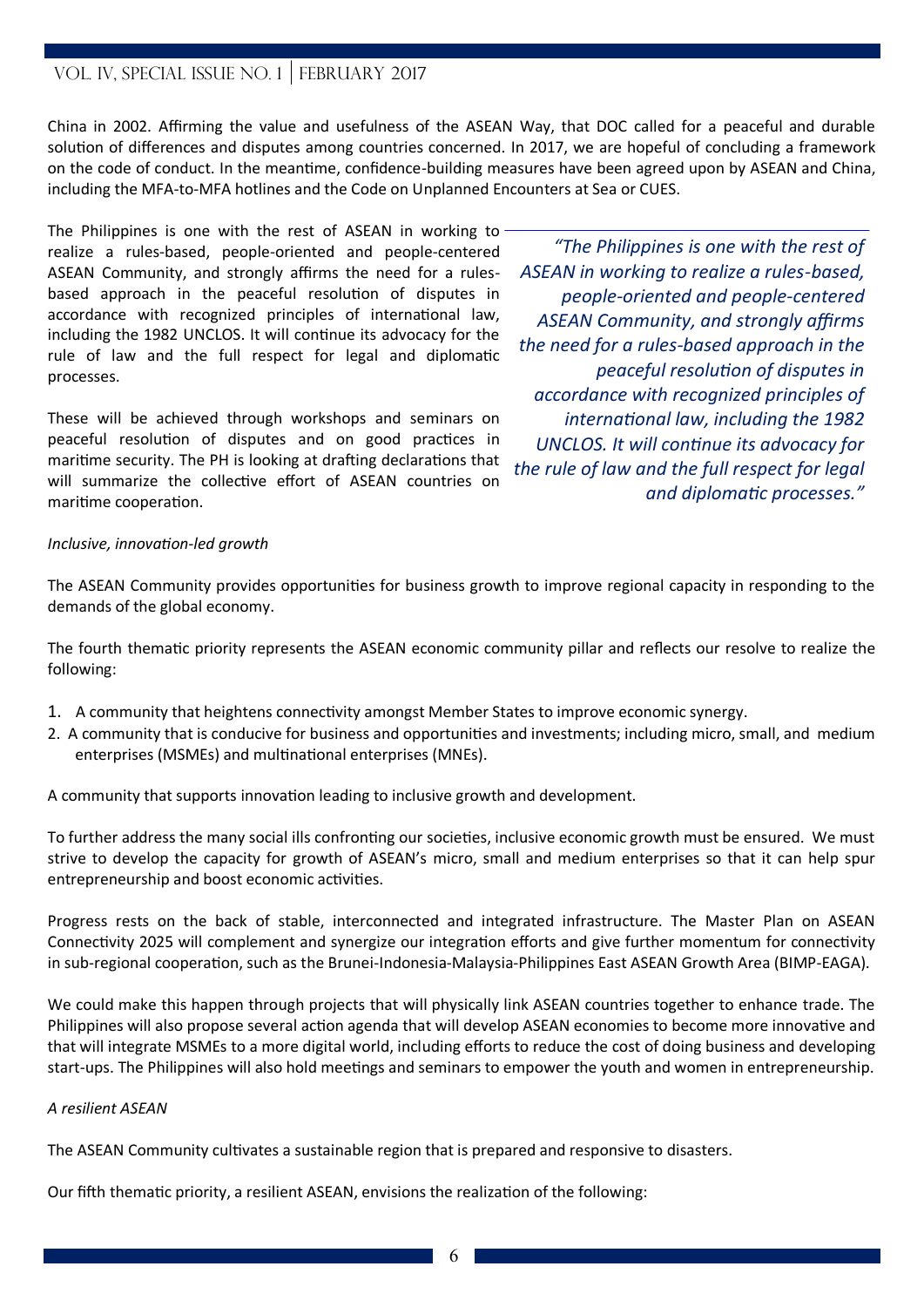- 1. A community that mitigates and manages the risk of possible disasters.
- 2. A community that is prepared and united in responding to disasters befalling member states.
- 3. A community that promotes the protection of the environment and recognizes the importance of biodiversity conservation.

At the 28<sup>th</sup> and 29<sup>th</sup> ASEAN Summits and Related Summits in Vientiane, Lao PDR on 6-8 September 2016, there was only one document that the ASEAN Leaders signed and this was the ASEAN Declaration on One ASEAN, One Response: ASEAN Responding to Disasters as One in the Region and Outside the Region. Given that the Southeast Asian region is no stranger to natural calamities – in the Philippines alone we average around 14 to 20 typhoons a year – the Declaration highlights the vision of ASEAN to build a safer and disaster-resilient region as a move forward approach while envisioning unity and solidarity among the ten ASEAN Member States in responding to disasters within or outside the region.

ASEAN Member States acknowledge the many perils brought about by man-made and natural disasters and, through the years, they have leaned on each other, with cooperation the way to go in ensuring that the effects are mitigated and, more importantly, ASEAN as a responsive organization move towards disaster reduction and management. The Philippines will build on past efforts and initiatives and move cooperation forward with the development of risk resiliency programs within ASEAN. We should also highlight ASEAN institutions such as the ASEAN Coordinating Centre for Humanitarian Assistance that was put in place to support ASEAN's resiliency when faced with disasters and the ASEAN Centre for Biodiversity which was established to care for ASEAN's natural resources. We will also release statements and declarations to *move towards disaster reduction and*  ensure the protection of the environment.

*"ASEAN Member States acknowledge the many perils brought about by man-made and natural disasters and, through the years, they have leaned on each other, with cooperation the way to go in ensuring that the effects are mitigated and, more importantly, ASEAN as a responsive organization management."*

### *ASEAN: a model of regionalism, a global player*

The ASEAN Community aims to showcase its various capacities as a global player in the international arena. Our sixth thematic priority highlights ASEAN as a model of regionalism and as a global player. Under this, we hope to strengthen ASEAN's resolve as:

- 1. A community that fosters inclusivity in diversity, and advocates equal recognition of all Member States.
- 2. A community that strengthens ASEAN's foundations rooted in both history and vision.
- 3. A community that addresses international issues through a unified stand.

The last time that the Philippines chaired ASEAN was in 2007. So many things have happened in the region and around the world since then. While conventional security challenges such as maritime disputes in the South China Sea remain, non-traditional security threats continue to emerge, including natural disasters associated with climate change; chronic food and energy shortfalls; forced displacement of large populations from their countries of origin due to political unrest; violent extremism and terrorism; pandemics; trafficking in persons; trade in illicit drugs; and piracy in the high seas.

Indeed, these are challenging times. But it should be recalled that ASEAN was born out of the aspiration of its founding fathers to address regional and global challenges to ensure the peace, security, stability, progress and prosperity of the region and its member states. At the brink of its  $50<sup>th</sup>$  founding anniversary, ASEAN as an association and a community has encapsulated past and present successes that make it fully equipped not only to effectively respond to these challenges, but to prosper and come out stronger as a group.

ASEAN has built a foundation and reputation as a highly resilient and successful regional grouping. As a regional grouping, ASEAN laid the foundation for success through its wise and skillful application of three key ingredients, namely, its people, organizational adaptability, and creativity.